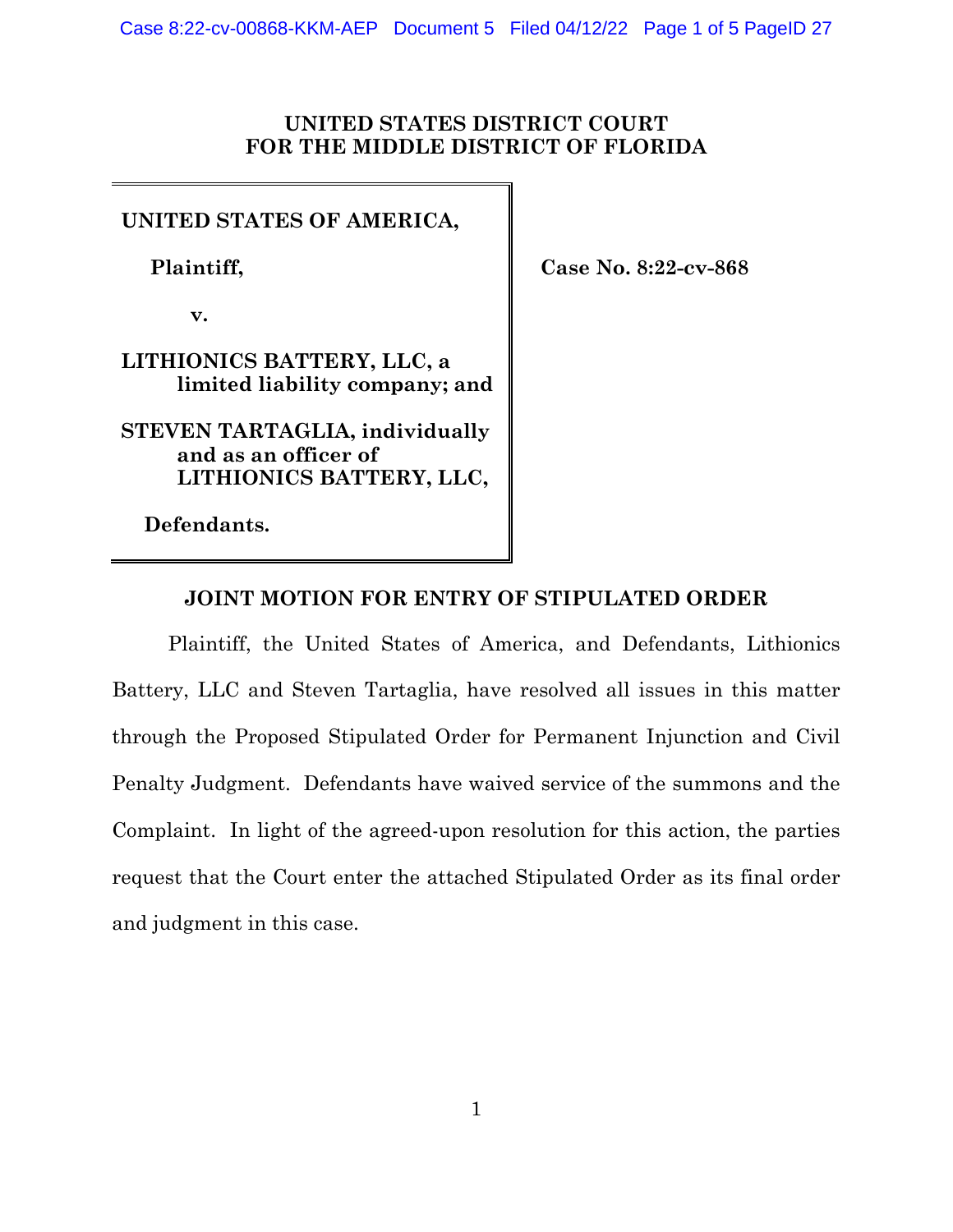Dated: April 12, 2022

## *Of Counsel:*

JAMES A. KOHM Associate Director Division of Enforcement

LAURA KOSS Assistant Director Division of Enforcement

#### JULIA SOLOMON ENSOR

Attorney Federal Trade Commission 600 Pennsylvania Avenue, N.W. Mail Stop CC-9528 Washington, D.C. 20580 Tel.: 202-326-2377 Fax: 202-326-3197 [jensor@ftc.gov](mailto:jensor@ftc.gov) 

#### **FOR PLAINTIFF:**

## **THE UNITED STATES OF AMERICA:**

BRIAN BOYNTON Principal Deputy Assistant Attorney General Civil Division

ARUN G. RAO Deputy Assistant Attorney General

GUSTAV W. EYLER **Director** Consumer Protection Branch

LISA K. HSIAO Assistant Director

*/s/ Deborah S. Sohn*

DEBORAH S. SOHN ZACHARY L. COWAN Trial Attorneys Consumer Protection Branch U.S. Department of Justice 450 5th Street, N.W., Suite 6400-S Washington, DC 20002 Phone: (202) 305-9983 Fax: (202) 514-8742 [Deborah.S.Sohn@usdoj.gov](mailto:Deborah.S.Sohn@usdoj.gov) [Zachary.L.Cowan@usdoj.gov](mailto:Zachary.L.Cowan@usdoj.gov)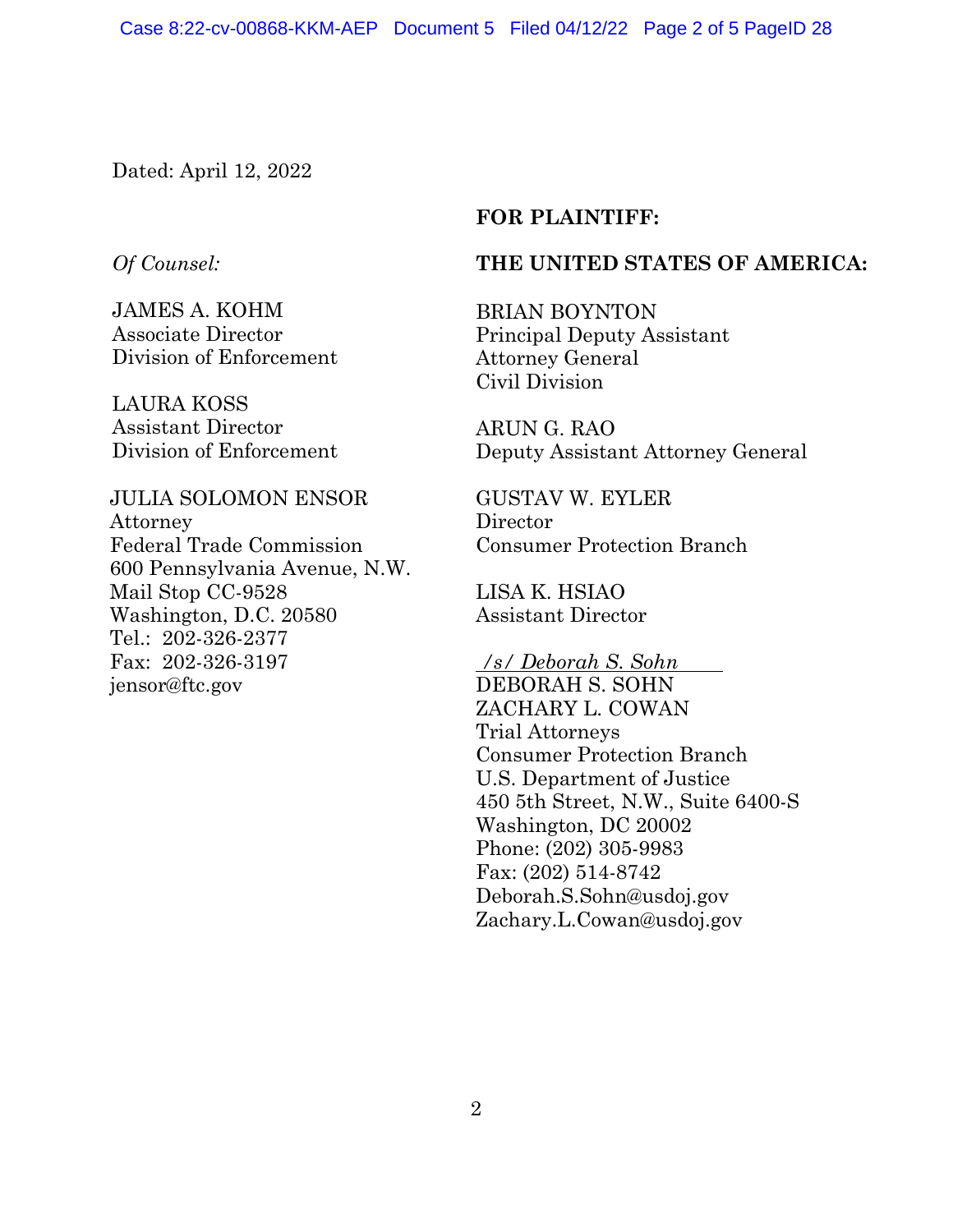ROGER B. HANDBERG United States Attorney Middle District of Florida

LACY R. HARWELL, JR. (Florida Bar No. 714623) Assistant United States Attorney Middle District of Florida 400 North Tampa Street, Suite 3200 Tampa, FL 33602 Phone: (813) 301-3008 Fax: (813) 274-6358 [RHarwell@usa.doj.gov](mailto:RHarwell@usa.doj.gov)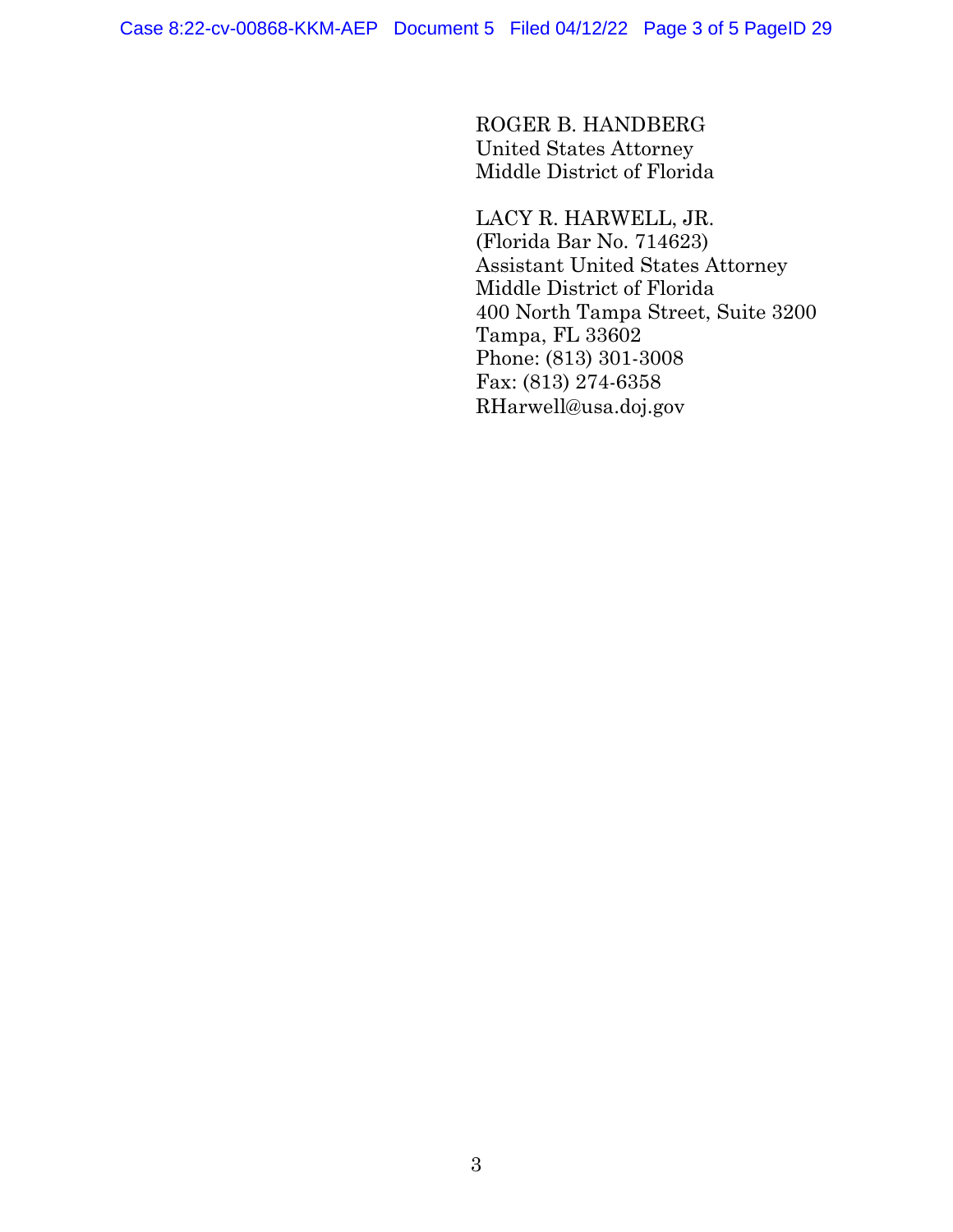# **FOR DEFENDANTS:**

RICHARD BROSNICK Akerman LLP 1251 Avenue of the Americas, 37th Floor New York, NY 10020 Phone: (212) 880-3834 Fax: (212) 880-8965 [richard.brosnick@akerman.com](mailto:richard.brosnick@akerman.com)

*/s/ John L. Dicks II* JOHN L. DICKS II, Esquire Florida Bar Number: 89012 Primary Email: [john.dicks@akerman.com](mailto:john.dicks@akerman.com) Secondary Email: [judy.mcarthur@akerman.com](mailto:judy.mcarthur@akerman.com) Akerman LLP 401 E. Jackson Street, Suite 1700 Tampa, Florida 33602 Phone: (813) 223-7333 Fax: (813) 223-2837

*Attorneys for Defendants*